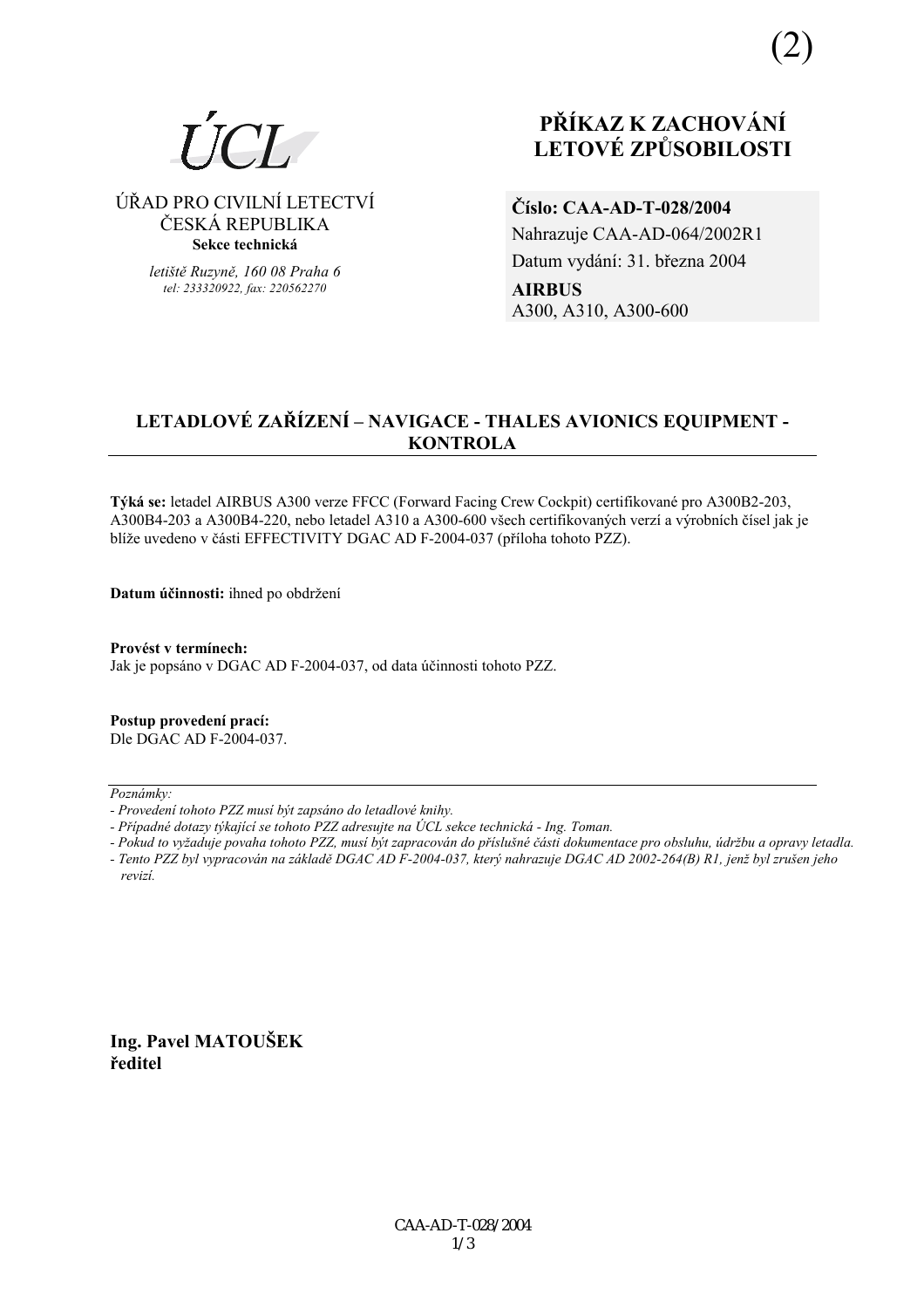### **DGAC AD No.: F-2004-037 Issue date: March 17, 2004**

**Airworthiness Directive(s) replaced: 2002-264 cancelled by its Revision 2**  Person in charge of airworthiness: AIRBUS **Type(s): A300, A310 and A300-600 aircraft**  Type certificate(s) No. 72 TCDS No 145 ATA chapter: 34 **Subject: Navigation - THALES AVIONICS equipments** 

#### **1. EFFECTIVITY:**

AIRBUS:

- A300 aircraft in FFCC (Forward Facing Crew Cockpit) configuration certified for models A300B2-203, A300B4-203, A300B4-220 or

- A310 and A300-600 aircraft, all certified models, all serial numbers

and which are fitted at least with one of the following THALES AVIONICS equipments:

- Altimeter indicator: PN 65205-211-2, -3 or -4 or PN 65205-230-1, -2 or -3 or PN 65205-235-1 (aircraft having modification 12583, 12575 or 12576 embodied are not concerned),

- Vertical Speed Indicator (VSI): PN 65285-220-2 or PN 65285-230-1 (aircraft having modification 12586 or 12577 embodied are not concerned),

- Radio Magnetic Indicator/Automatic Direction Finder (RMI/ADF) indicator: PN 63540-040-1 or PN 63540- 031-2 (aircraft having modification 12579 or 12584 embodied are not concerned),

- RMI/VOR/DME indicator: PN 63540-170-2 or PN 63540-156-3 (aircraft having modification 12578 or 12585 embodied are not concerned).

**Note:** This Airworthiness Directive (AD) is not applicable:

- to A300 aircraft in FFCC configuration on which AIRBUS Service Bulletin (SB) A300-34A0173 Revision 1 has been embodied,

to A310 aircraft, on which SB A310-34A2178 Revision 1 has been embodied,

to A300-600 aircraft, on which SB A300-34A6145 Revision 1 has been embodied.

Spare equipment: The operator is responsible for ensuring during change of a THALES AVIONICS navigation unit concerned by this AD that the requirements of this AD are taken into consideration.

#### **2. REASONS:**

This AD deals with the same subject as AD 2002-264 R1; the reasons given are recalled below. AIRBUS and THALES AVIONICS have defined a batch of transformers liable to be defective which could be installed on the following navigation units:

- Altimeter
- Vertical speed indicator
- RMI/ADF indicator
- RMI/VOR/DME indicator

The failure of these transformers can lead to a leakage of 115VAC to the connected systems and could lead to loss of indications on the PFD's. In such a situation, flight must then be continued on the emergency instruments.

Consequently, AD 2002-264 and it Revision 1 restricted the operational availability of the aircraft.

This new AD takes over the requirements of AD 2002-264 R1 (aircraft operational availability restriction) until the accomplishment of the corrective action rendered mandatory at the threshold given in the paragraph which follows. This AD replaces AD 2002-264 R1 which is cancelled.

#### **3. MANDATORY ACTIONS AND COMPLIANCE TIMES:**

3.1. Operational restriction: Since May 25, 2002 (effective date of AD 2002-264 at original issue), aircraft operational availability is